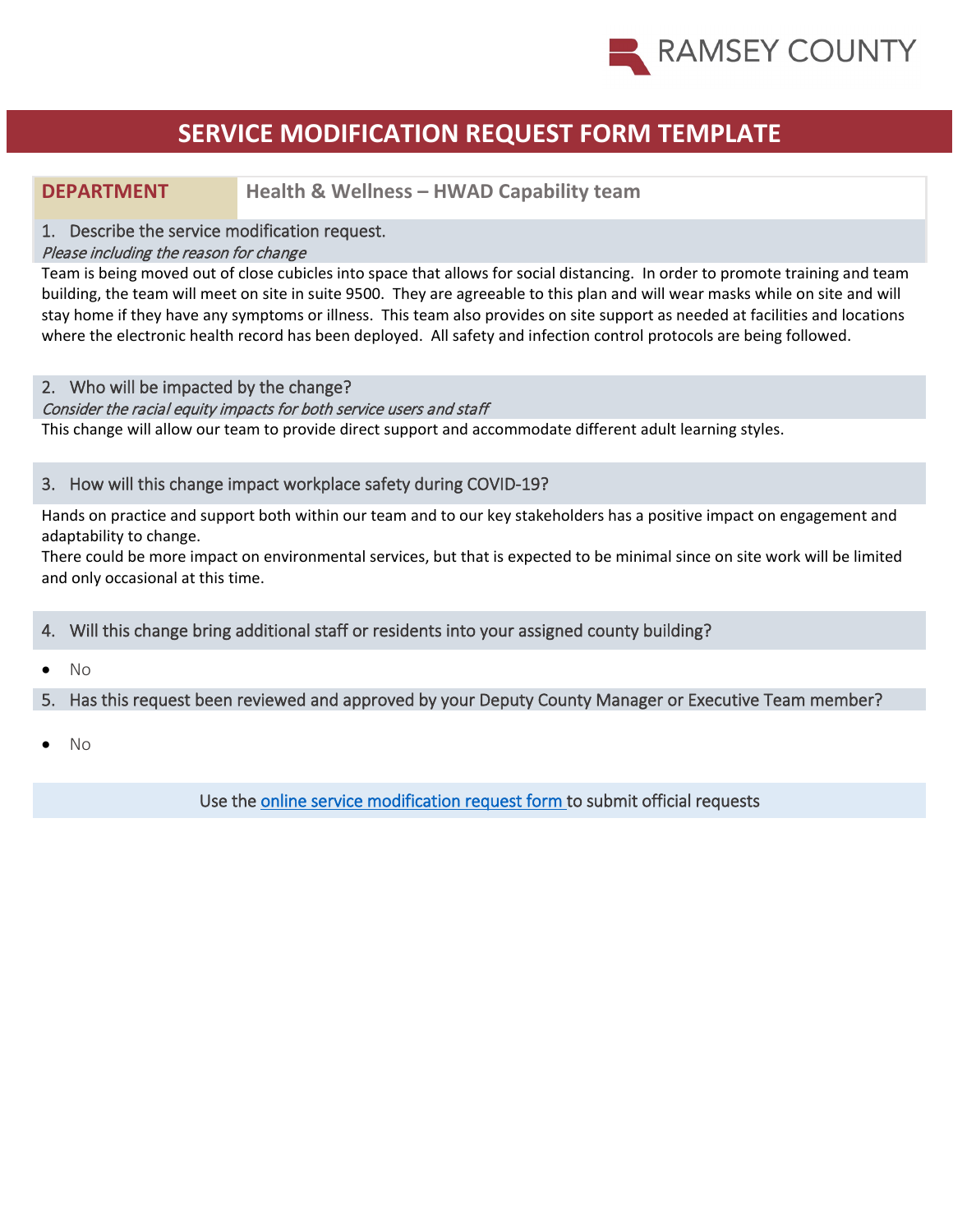

## **SERVICE MODIFICATION REQUEST FORM TEMPLATE**

### **DEPARTMENT Health & Wellness – EGCI - Library**

### 1. Describe the service modification request.

### Please including the reason for change

The seven Ramsey County Libraries plan to allow listed activities in keeping with the lifting of restrictions by the CDC, Governor Walz and Ramsey County in addition to plans to re-introduce in-person programing, with certain restrictions, in all seven branches.

- Activities to be added include:
- o Limited in-person children's programming for ages 5-11 may take place

indoors as staff are available, following current safety guidelines and practices, with the opportunity to remain socially distanced.

o Attendance will be limited to 15 via the library's online registration software.

o Outdoor programming and take-home kits will continue as appropriate to give

a wide variety of programming options for families.

• Programs directed towards audiences 4 and under will not occur indoors.

Programming for this age group may include outdoor or self-directed, passive programs. Examples of these programs may include, but is not limited to:

o Story Trails, a walk with large sized printed picture books to stroll and read outdoors.

o Outdoor programming that is socially distanced in compliance with safety mandates.

- o Indoor passive programs where kids are invited to participate in a self-directed activity while in the library building.
- Play structures and other literacy rich activities, including but not

limited to puppets and puzzles, will be returned to the children's area for use.

### 2. Who will be impacted by the change?

### Consider the racial equity impacts for both service users and staff

• Resuming in-person programing for Ramsey County residents ages 5-11 will

allow kids from all communities the opportunity to resume free literacy-based, community and well-being educational opportunities. This will also bring back the ability for residents to bring their children to a free location where they can interact with educational and literacy rich environments.

This change will also affect staff since more in person physical

interaction will take place and for longer periods of time.

### 3. How will this change impact workplace safety during COVID-19?

N/A staff has been on-site throughout the pandemic.

### 4. Will this change bring additional staff or residents into your assigned county building?

• No

5. Has this request been reviewed and approved by your Deputy County Manager or Executive Team member?